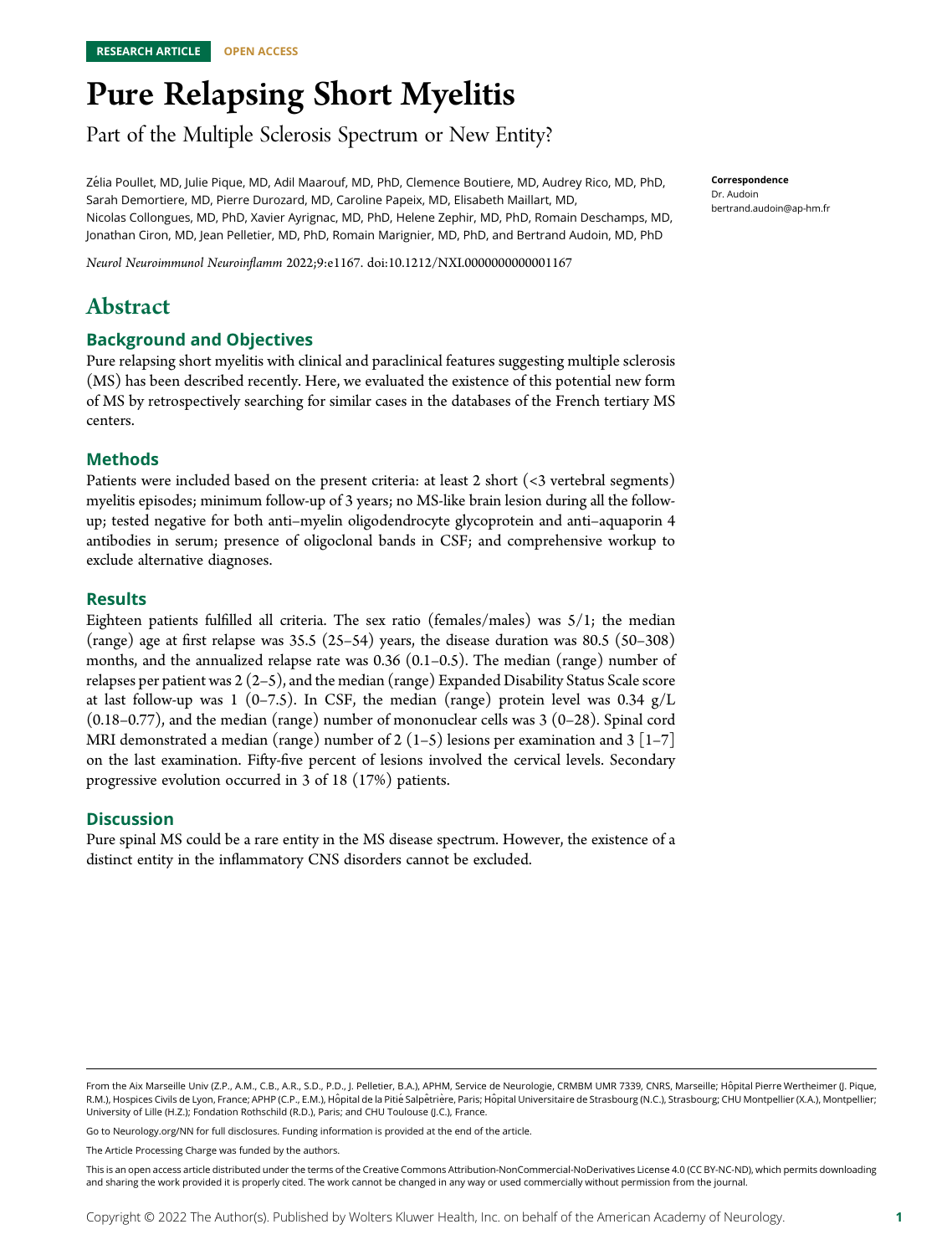# **Glossary**

anti-AQP4 = anti–aquaporin 4; anti-MOG = anti–myelin oligodendrocyte glycoprotein; ARR = annualized relapse rate; DMT = disease-modifying therapy; EDSS = Expanded Disability Status Scale; MS = multiple sclerosis; NOMADMUS = Neuromyelitis Optica Study Group in France; OCB = oligoclonal band.

Cases of pure relapsing short myelitis with clinical and paraclinical features suggesting multiple sclerosis (MS) have been reported recently.<sup>1</sup> Better description of this potential new form of MS is of particular importance because nowadays these patients do not fulfill international diagnostic criteria of  $MS<sup>2</sup>$  and could be consequently excluded from effective therapeutic strategies. Here, we evaluated the existence of this potential new form of MS by retrospectively searching for similar cases in the databases of the French centers involved in neuromyelitis optica and associated neurologic disorders (NOMADMUS) network.

# Methods

### Protocol and Participants

To be included, patients had to fulfill the following criteria: age >18 years at inclusion; evidence of at least 2 short (<3 vertebral segments) myelitis episodes; minimum follow-up of 3 years; no typical MS-like brain lesion during all the followup; no clinical history or visual evoked potential or eye examination suggesting prior optic neuritis; no history of clinical episode suggesting brain lesion; tested negative for both anti–myelin oligodendrocyte glycoprotein (anti-MOG) and anti–aquaporin 4 (anti-AQP4) antibodies in serum; presence of oligoclonal bands (OCBs) in CSF; and comprehensive workup to exclude alternative diagnoses of myelitis, namely, infections, vascular diseases, and subacute combined degeneration of spinal cord and autoimmune diseases.<sup>3-5</sup> Particularly, other inflammatory causes of myelitis, including sarcoidosis, Behcet disease, paraneoplastic disorders, and connective tissue diseases, were excluded by using biological and imaging explorations. Anonymized centralized (Marseille) reinterpretation of brain MRIs by expert neurologists (consensus required among B.A., J.P., A.M., A.R., and C.B.) was performed to exclude all patients with any typical MS-like brain lesion.<sup>6</sup>

### Standard Protocol Approvals, Registrations, and Patient Consent

The authors obtained ethical approval of national ethical authority (NOMADMUS cohort, CNIL decision DR-2014- 558) to conduct the present study. Each participant gave free and informed written consent for anonymized use of clinical, MRI, and biological data for research purposes.

### Data Availability

All data analyzed during this study will be shared anonymized by reasonable request of a qualified investigator to the corresponding author.

## Results

Among 62 patients first screened in the French tertiary MS centers, 18 fulfilled all inclusion criteria (Figure 1).

### Clinical Features

The sex ratio (females/males) was  $5/1$ ; the median (range) age at first relapse was 35.5 (25–54) years, the disease duration was 80.5 (50–308) months, and the annualized relapse rate (ARR)  $0.36$   $(0.1-0.5)$   $(Table 1)$ . The median  $(range)$  number of relapses per patient was  $2(2-5)$ , and the median (range) Expanded Disability Status Scale (EDSS) score during relapse and at last follow-up was 2.5  $(0.5-5.5)$  and 1  $(0-7.5)$ , respectively. Among the 50 relapse cases, 24 (48%) showed pure sensitive signs (paresthesia, numbness, or proprioceptive ataxia); 11 (22%) sensitive and motor signs (arm or lower limb weakness); 7 (14%) sensitive, motor, and sphincter signs; 4 (8%) pure motor signs; 2 (4%) motor and sphincter signs; 1 (2%) sensitive and sphincter signs; and 1 (2%) pure sphincter signs. Of the 50 relapse cases, 30 (60%) involved the 4 limbs and 20 (40%) the lower limbs only.

### Laboratory Findings

No patient presented atypical CSF findings for MS. In CSF, the median (range) protein level was 0.34  $(0.18-0.77)$  g/L, and the median (range) number of mononuclear cells was 3 (0–28). Nine of 18 patients were tested at least twice for anti-MOG and anti-AQP4 antibodies, 5 of 9 were tested twice, 3 of 9 three times, and 1 of 9 four times.

### Brain and Spinal Cord MRI

No typical MS-like brain lesion was detected in any patient despite repeat examination (median [range] number of brain MRI examinations per patient  $4 [2-9]$ ) (Figure 2). Importantly, 3D fluid-attenuated inversion recovery imaging was available for 15 of 18 patients. A median of 5 (2–6) spinal cord MRI examinations were performed per patient. All spinal cord MRI examinations included sagittal T2/STIR sequences. At least 1 series of axial sequences was available for 8 of 18 patients. Spinal cord MRI demonstrated a median (range) number of 2 (1–5) lesions per examination and a median (range) number of  $3(1-7)$  lesions on the last examination. The median (range) sagittal extension of the spinal cord lesions was 1 (0.5–2) vertebral segments. Among all spinal cord lesions  $(n = 67)$  depicted, 37 (55%) and 30 (45%) involved the cervical and thoracolumbar levels, respectively. Gadolinium injection was performed in 45 examinations, and 21 of 46 (45%) lesions showed gadolinium enhancement. Overall, 18 lesions in 9 patients were explored on the axial plane, and 12 (67%) showed partial myelitis (Figure 3).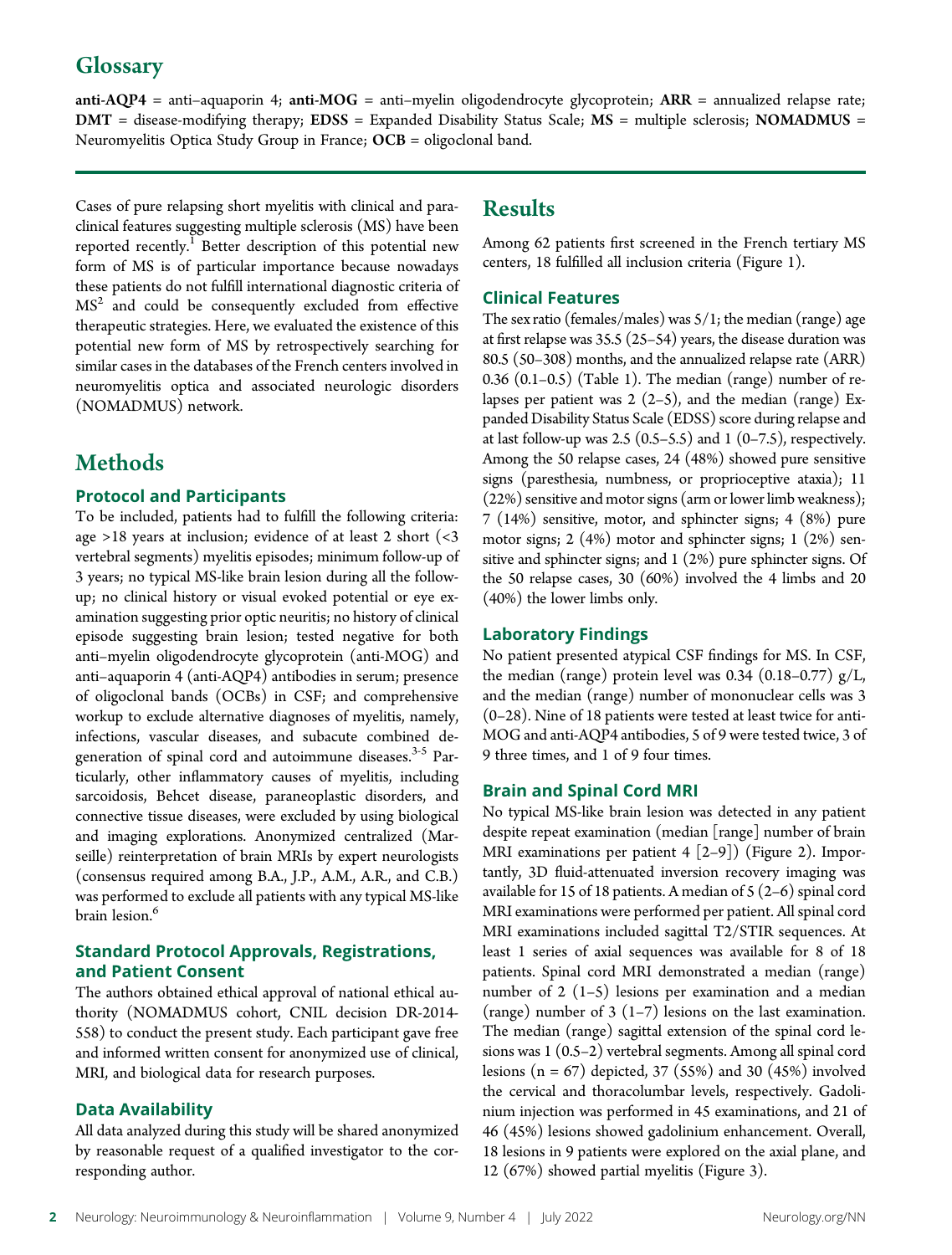

### Treatment and Progress

In all, 30 of 50 (60%) relapse cases were treated with highdose IV corticosteroids. The median (range) EDSS score during relapse and after recovery was 2.5 (0.5–5.5) and 1 (0–4.5), respectively.

Disease-modifying therapy (DMT) was used in 12 of 18 (67%) patients (Table 2). In these patients, the median (range) follow-up before and after DMT onset was 55.5 (3–191) and 40 (4–248) months, respectively. The median (range) ARR before and after DMT onset was 0.5 (0.1–1) and 0 (0–0.5), respectively, after excluding patients with a followup <6 months before or after DMT onset. Seven of 11 (63%) patients were free from relapse after DMT onset. The median EDSS (range) score at DMT onset and at last follow-up was 2 (0–6) and 2.5 (0–7.5), respectively.

Secondary progressive evolution occurred in 3 of 18 (17%) patients. The median (range) follow-up of these patients was 242 (236–308) vs 64 (36–296) months for other patients. The median (range) EDSS score of these patients was 7  $(6-7.5)$  vs 1.5  $(0-4.5)$  for other patients.

# **Discussion**

The present study including the French centers involved in the NOMADMUS network reports 18 cases of pure relapsing short myelitis. According to the retrospective design of the study, the number of cases is probably underestimated, which

prevents any conclusion about the prevalence of pure relapsing short myelitis. In addition, some cases were probably not reported because they never experienced a second relapse in that treatment onset occurred just after the first myelitis. However, this therapeutic attitude is highly unusual in France, which limits the number of potential underreported cases.

Because all patients included in the present study had to have OCBs in the CSF, we paid careful attention to searching and excluding all known causes of inflammatory myelitis. Moreover, we also excluded vitamin B12 deficiency in terms of its frequency. However, if a search for other rare metabolic causes of myelopathy such as copper deficiency was not available in the medical chart, patients were not excluded because radiologic and CSF findings did not suggest metabolic disorders.

Several features of these cases argue for the existence of a pure spinal form of MS. First, the characteristics of myelitis highly suggest relapsing MS: no clinical presentation suggested transverse myelitis, clinical presentations mostly suggested an involvement of the posterior part of the spinal cord, spinal cord MRI demonstrating most partial and posterior myelitis in the axial plane. Second, all patients showed typical CSF findings for MS. Third, in all patients receiving MS DMTs, disease activity decreased. Fourth, 17% of patients showed secondary progression—an evolution highly suggestive of MS—several years after disease onset. Finally, we were not able to provide a better explanation than MS in all patients despite extensive explorations. In that way, we recommend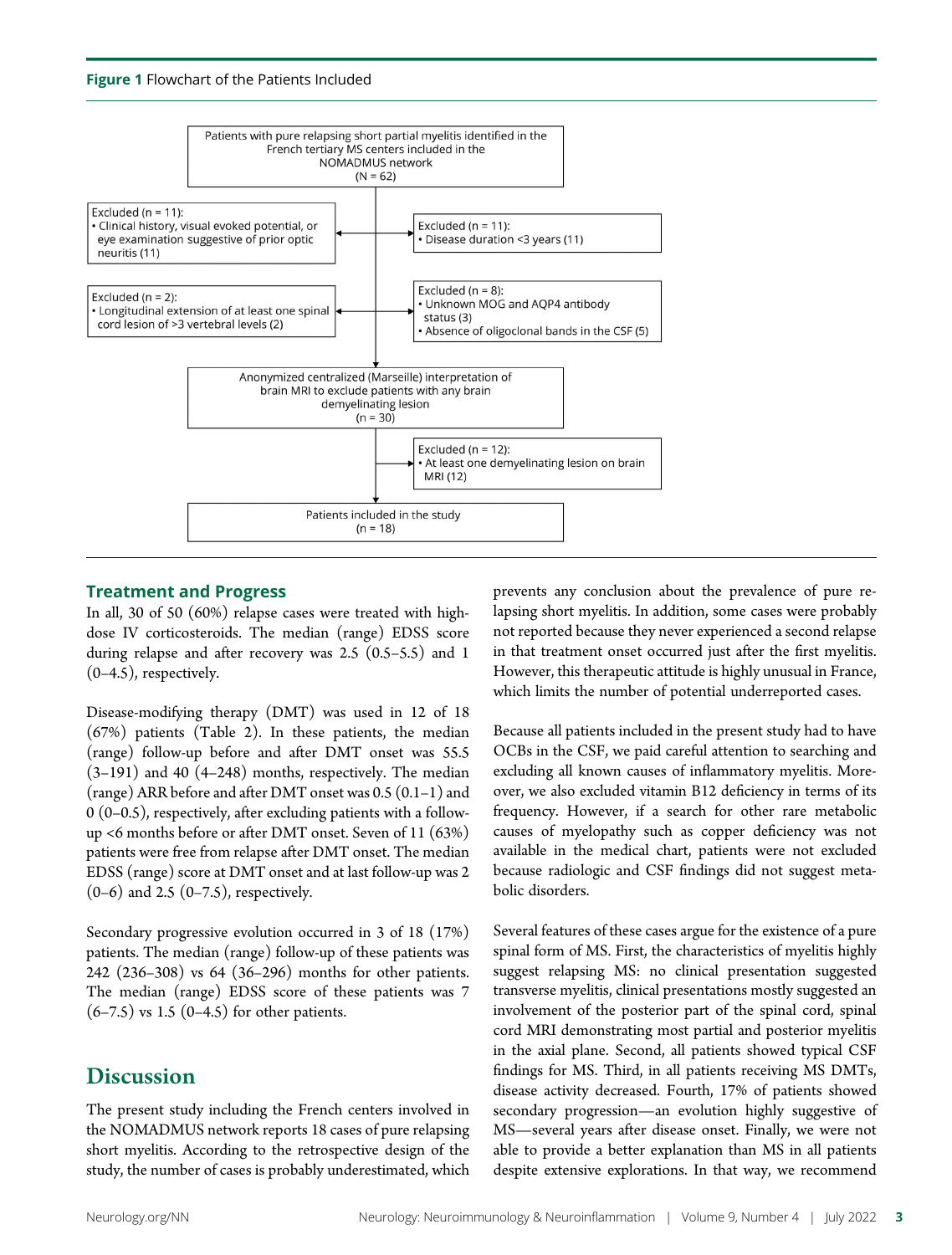### Table 1 Clinical and MRI Evolution of Patients

|                                                                                                                       | <b>Clinical history</b>                                                                                                                                                                                                                                                                                                                                                                                                                                                                                                                                                                                                                                                                                                                                                                                                | Spinal cord MRI findings                                                                                                                                    | Brain MRI findings <sup>a</sup>                                                                             |
|-----------------------------------------------------------------------------------------------------------------------|------------------------------------------------------------------------------------------------------------------------------------------------------------------------------------------------------------------------------------------------------------------------------------------------------------------------------------------------------------------------------------------------------------------------------------------------------------------------------------------------------------------------------------------------------------------------------------------------------------------------------------------------------------------------------------------------------------------------------------------------------------------------------------------------------------------------|-------------------------------------------------------------------------------------------------------------------------------------------------------------|-------------------------------------------------------------------------------------------------------------|
| Patient 1, M<br>Age at onset: 35 y<br>Comorbidity: no<br>Family history <sup>b</sup> : no                             | 2011: first relapse (upper limb paresthesia), EDSS score 1, use of HDST<br>2012: partial recovery, EDSS score 0.5<br>2017: second relapse (asymmetric lower limb weakness and numbness), EDSS score 3, use of HDST<br>2018: poor recovery, EDSS score 3<br>2019: third relapse (asymmetric upper limb weakness), EDSS score 3.5, use of CTS<br>2020: poor recovery, EDSS score 3.5<br>2021: stability                                                                                                                                                                                                                                                                                                                                                                                                                  | 2011: C1, C2, and C5-C6<br>2017: stability<br>2019: stability<br>2021: stability                                                                            | No typical MS-like brain lesion. Controlled in 2011, 2017,<br>2019, 2020, and 2021.                         |
| Patient 2, F<br>Age at onset: 34 y<br>Comorbidity: migraine<br>and 4 miscarriages<br>Family history <sup>b</sup> : no | 1996: first relapse (asymmetric lower limb paresthesia), EDSS score 1<br>1997: good recovery, EDSS score 0<br>1998: second relapse (asymmetric lower limb weakness and numbness), EDSS score 3, good 2008: stability<br>recovery without HDST<br>1999: third relapse (lower limb weakness), EDSS score 3, good recovery<br>2001: fourth relapse (Lhermitte sign and lower limb weakness), EDSS score 4.5<br>2002: poor recovery, EDSS score 4.5<br>2003-2020: progressive worsening (severe lower limb weakness and sphincter disorder),<br>last EDSS score 7.5                                                                                                                                                                                                                                                        | 1998: C3, C4, C5, C6, T1, and T4<br>2005: stability<br>$2013: +C7$<br>2015: stability<br>2017: atrophy of the entire spinal cord                            | No typical MS-like brain lesion. Controlled in 1996, 2001,<br>2008, 2013, 2015, 2017, and 2018.             |
| Patient 3, F<br>Age at onset: 37 y<br>Comorbidity:<br>rheumatoid<br>polyarthritis<br>Family history <sup>b</sup> : no | 1996: first relapse (asymmetric lower and upper limb weakness and sphincter disorder),<br>EDSS score 3<br>1997: partial recovery, EDSS score 1<br>2002: stability, EDSS score 1<br>2007: second relapse (ataxia and asymmetric upper and lower limb weakness), EDSS score 2020: +T5-T6 and T10<br>3, use of HDST<br>2008: partial recovery, EDSS score 2<br>2013: third relapse (ataxia, asymmetric tetraparesia, and sphincter disorder), EDSS score<br>5.5, use of HDST<br>2014: good recovery, EDSS score 2<br>2016: fourth relapse (asymmetric tetraparesia with numbness and ataxia), EDSS score 5, use<br>of HDST<br>2017: good recovery, EDSS score 2<br>2017-2021: stability, EDSS score 2                                                                                                                     | 2008: C6<br>2012: stability<br>2016: +C2-C3 and T3<br>2017: stability                                                                                       | No typical MS-like brain lesion. Controlled in 2008, 2012,<br>2014, 2017, 2018, and 2020.                   |
| Patient 4, F<br>Age at onset: 54 y<br>Comorbidity: myeloma<br>Family history <sup>b</sup> : no                        | 2002: first relapse (ataxia), EDSS score 1, no recovery<br>2007: second relapse (asymmetric lower limb weakness and numbness), EDSS score 3<br>2008: no recovery (EDSS score 3)<br>2009-2021: progressive worsening, last EDSS score 6                                                                                                                                                                                                                                                                                                                                                                                                                                                                                                                                                                                 | 2017: C3, C5, T2, and L3<br>2018, 2019, and 2020: stability                                                                                                 | No typical MS-like brain lesion. Controlled in 2017, 2019,<br>and 2020.                                     |
| Patient 5, F<br>Age at onset: 44 y<br>Comorbidity: no<br>Family history <sup>b</sup> : no                             | 2001: first relapse (lower limb paresthesia and asymmetric weakness and saddle<br>hypesthesia), EDSS score 3, use of HDST<br>2002: partial recovery, EDSS score 1<br>2005: second relapse (asymmetric lower limb weakness), EDSS score 3, use of HDST<br>2006: good recovery, EDSS score 1<br>2008: third relapse (ataxia and lower limb weakness), EDSS score 3, use of HDST<br>2009: good recovery, EDSS score 1<br>2011: fourth relapse (ataxia and lower limb weakness and numbness), EDSS score 4, use of HDST<br>2012: partial recovery, EDSS score 2<br>2014: fifth relapse (ataxia and lower and upper limb weakness and numbness), EDSS score<br>5.5, use of HDST<br>2015: partial recovery, EDSS score 4<br>2016-2021: progressive worsening with persistence of acute deterioration, last EDSS score<br>6.5 | 2001: T7-T8 with gadolinium enhancement<br>2005, 2010, 2011, 2014, and 2016: stability<br>$2018: + C6-C7$<br>2020: +T4-T5<br>$2018: +C2$<br>2020: stability | No typical MS-like brain lesion. Controlled in 2001, 2003,<br>2005, 2010, 2011, 2014, 2016, 2018, and 2020. |

4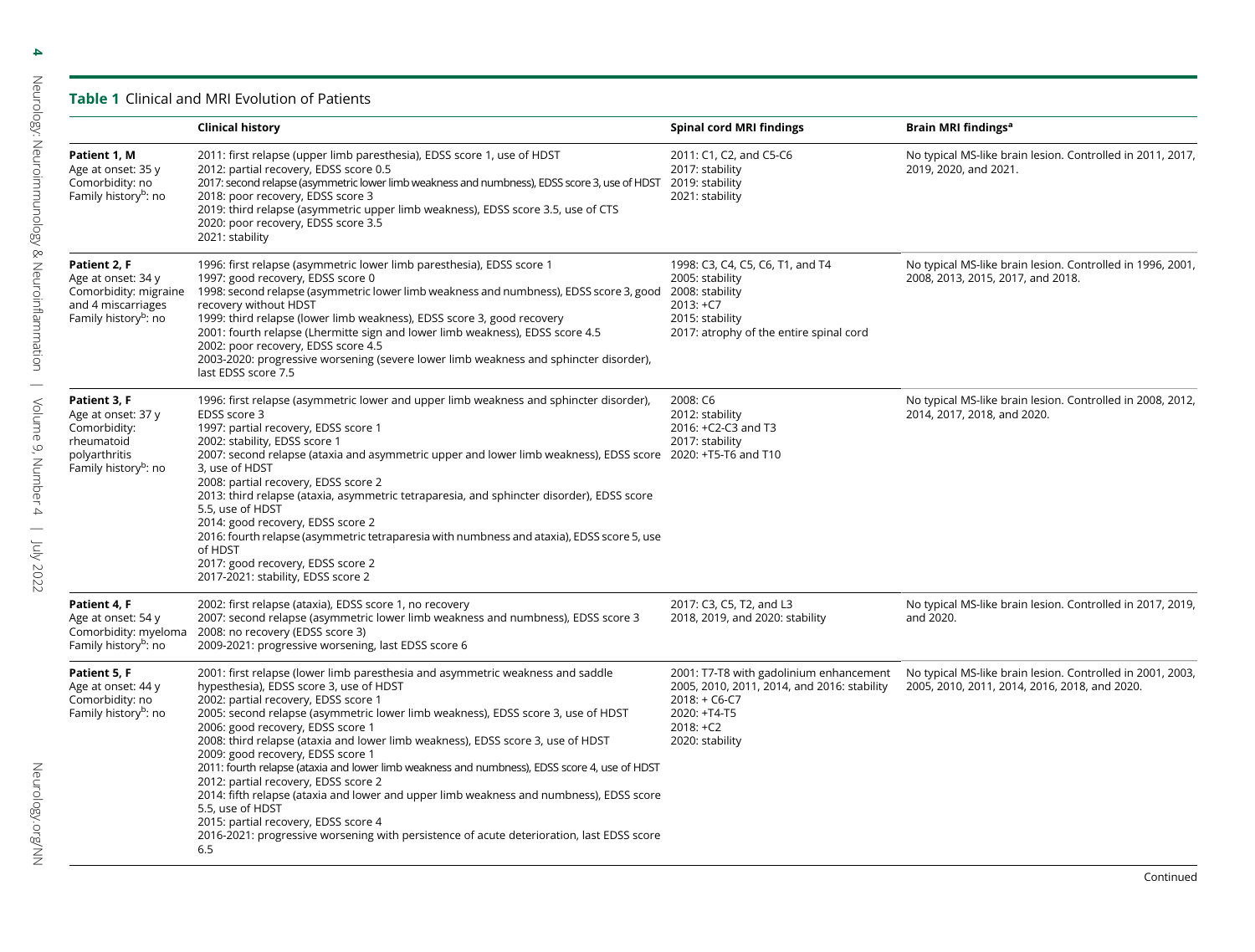### **Table 1** Clinical and MRI Evolution of Patients (continued)

|                                                                                                                            | <b>Clinical history</b>                                                                                                                                                                                                                                                                                                                                                                                                                                                                                   | <b>Spinal cord MRI findings</b>                                                                                                      | Brain MRI findings <sup>a</sup>                                                           |
|----------------------------------------------------------------------------------------------------------------------------|-----------------------------------------------------------------------------------------------------------------------------------------------------------------------------------------------------------------------------------------------------------------------------------------------------------------------------------------------------------------------------------------------------------------------------------------------------------------------------------------------------------|--------------------------------------------------------------------------------------------------------------------------------------|-------------------------------------------------------------------------------------------|
| Patient 6. F<br>Age at onset: 42 y<br>Comorbidity: 0<br>Family history <sup>b</sup> : 0                                    | 2016: first relapse (4 limb asymmetric paresthesia and Lhermitte sign), EDSS score 2, use of 2016: C2-C3 with gadolinium enhancement<br><b>CTS</b><br>2017: partial recovery, EDSS score 1<br>2018: second relapse (4 limb hypesthesia), EDSS score 2.5, use of HDST<br>2019: no recovery, EDSS score 2.5<br>2021: stability, EDSS score 2.5                                                                                                                                                              | 2017, 2018, and 2019: stability                                                                                                      | No typical MS-like brain lesion. Controlled in 2016, 2018,<br>2019, and 2020.             |
| Patient 7, F<br>Age at onset: 30 y<br>Comorbidity: no<br>Family history <sup>b</sup> : no                                  | 2017: first relapse (4 limb hypesthesia), EDSS score 1<br>2018: good recovery, EDSS score 0<br>2020: second relapse (asymmetric hypesthesia), EDSS score 1, use of HDST<br>2021: good recovery, EDSS score 0                                                                                                                                                                                                                                                                                              | 2017: C3, T7, T8, and T9 with gadolinium<br>enhancement of all lesions<br>2019: stability<br>2020: +C7-T1 and L1                     | No typical MS-like brain lesion. Controlled in 2017, 2019,<br>and 2020.                   |
| Patient 8, F<br>Age at onset: 25 y<br>Comorbidity: no<br>Family history <sup>b</sup> : no                                  | 2015: first relapse (ataxia, Lhermitte sign, and upper limb weakness and numbness), EDSS 2015: C2-C3 with gadolinium enhancement<br>score 5, use of HDST<br>2016: good recovery, EDSS score 1<br>2017: second relapse (lower limb weakness and numbness), EDSS score 2<br>2018: spontaneous recovery, EDSS score 0 without HDST<br>2019-2021: stability, EDSS score 0                                                                                                                                     | 2016: stability<br>2017: +T3<br>2020: stability                                                                                      | No typical MS-like brain lesion. Controlled in 2015, 2016,<br>2017, and 2020.             |
| Patient 9, F<br>Age at onset: 36 y<br>Comorbidity: no<br>Family history <sup>b</sup> : no                                  | 2016: first relapse (asymmetric upper limb numbness), EDSS score 1, use of HDST<br>2017: good recovery, EDSS score 0<br>2018: second relapse (asymmetric lower limb weakness and numbness), EDSS score 3, use 2020: +T12-L1<br>of HDST with good recovery, EDSS score 0<br>2019: third relapse (Brown-Sequard syndrome), EDSS score 2.5, use of HDST with good<br>recovery, EDSS score 0<br>2020: fourth relapse (lower limb numbness and paresthesia), EDSS score 2<br>2021: good recovery, EDSS score 0 | 2016: C5<br>2018: +C6 with gadolinium enhancement<br>2021: stability                                                                 | No typical MS-like brain lesion. Controlled in 2016, 2017,<br>2018, 2019, and 2020.       |
| Patient 10, F<br>Age at onset: 29 y<br>Comorbidity: T8 to L3<br>fractures <sup>c</sup><br>Family history <sup>b</sup> : no | 2015: first relapse (ataxia and 4 limb numbness and mild weakness), EDSS score 2.5, use of HDST 2015: C2-C3 and T9<br>2016: partial recovery, EDSS score 1.5<br>2019: second and third relapses (ataxia, 4 limb hypesthesia, and sphincter disorder), EDSS 2017 and 2018: stability<br>score 4, use of HDST<br>2020: no recovery, EDSS score 4<br>2021: stability                                                                                                                                         | 2016: +T3<br>2019: gadolinium enhancement within the<br>C3 lesion<br>2020: stability and regression of the<br>gadolinium enhancement | No typical MS-like brain lesion. Controlled in 2016, 2017,<br>2018, 2019, 2020, and 2021. |
| Patient 11, F<br>Age at onset: 26 y<br>Comorbidity: migraine<br>Family history <sup>b</sup> :<br>migraine                  | 2013: first relapse (hands paresthesia, ataxia), EDSS score 1, spontaneous recovery<br>2014: second relapse (upper limb paresthesia), EDSS score 1, spontaneous recovery<br>2016: third relapse (asymmetric 4 limb numbness), EDSS score 2.5, use of HDST<br>2017: partial recovery, EDSS score 1<br>2018: fourth relapse (lower limb paresthesia and ataxia), EDSS score 2.5, use of HDST<br>2019: good recovery, EDSS score 1<br>2021: stability                                                        | 2016: C2-C3, C6-C7, and T8-T9<br>2017: +T10-T11 with gadolinium<br>enhancement<br>2018: +T6<br>2020: stability                       | No typical MS-like brain lesion. Controlled in 2017, 2019,<br>and 2020.                   |
| Patient 12, F<br>Age at onset: 62 y<br>Comorbidity: no<br>Family history <sup>b</sup> : no                                 | 2015: first relapse (lower limb numbness), EDSS score 0.5<br>2016: no recovery but stability, EDSS score 0.5<br>2018: second relapse (asymmetric lower limb weakness), EDSS score 2<br>2019: no recovery, EDSS score 2<br>2021: stability                                                                                                                                                                                                                                                                 | 2020: C4-C5, C7, T3, and T6<br>2021: stability                                                                                       | No typical MS-like brain lesion. Controlled in 2020 and<br>2021.                          |

 ${\sf dn}$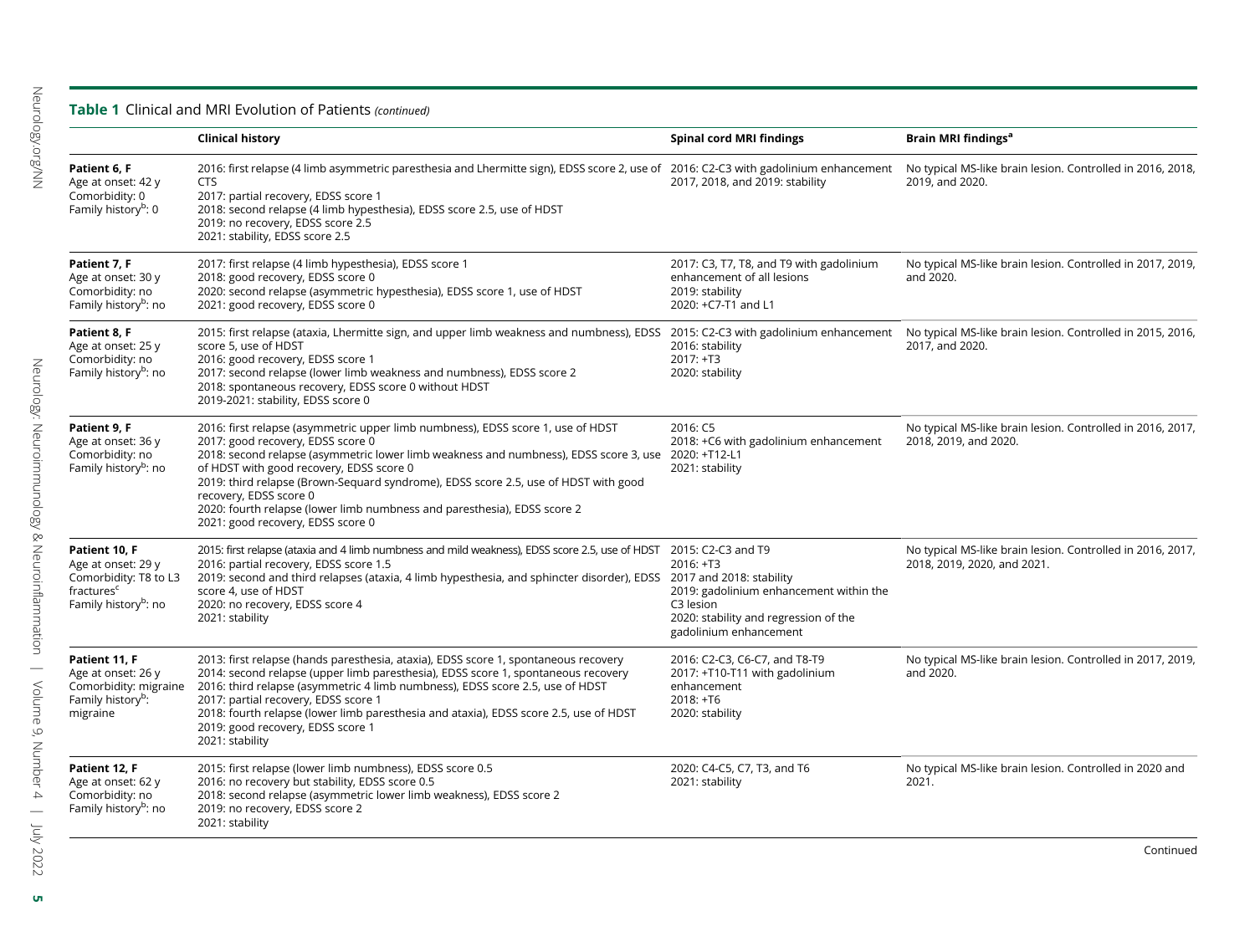### **Table 1** Clinical and MRI Evolution of Patients (continued)

|                                                                                                               | <b>Clinical history</b>                                                                                                                                                                                                                                                                                                                                                                   | <b>Spinal cord MRI findings</b>                                                                                          | Brain MRI findings <sup>a</sup>                                                     |
|---------------------------------------------------------------------------------------------------------------|-------------------------------------------------------------------------------------------------------------------------------------------------------------------------------------------------------------------------------------------------------------------------------------------------------------------------------------------------------------------------------------------|--------------------------------------------------------------------------------------------------------------------------|-------------------------------------------------------------------------------------|
| Patient 13, F<br>Age at onset: 28 y<br>Comorbidity: migraine<br>Family history <sup>b</sup> : no              | 2016: first relapse (4 limb numbness), EDSS score 2, use of HDST<br>2017: good recovery, EDSS score 0<br>2018: stability<br>2020: second relapse (lower limb numbness), EDSS score 2, use of HDST<br>2021: poor recovery, EDSS score 2                                                                                                                                                    | 2016: C2, C4, C5, and T3<br>$2018: +C3$<br>2020: +T9-T10 with gadolinium<br>enhancement                                  | No typical MS-like brain lesion. Controlled in 2016, 2018,<br>and 2020.             |
| Patient 14. M<br>Age at onset: 42 y<br>Comorbidity: migraine<br>Family history <sup>b</sup> : no              | 2017: first relapse (ataxia, asymmetric numbness, and sphincter disorder), EDSS score 3, use 2017: C1, C2, C5-C6, T1, T9, and T12 with<br>of HDST with partial recovery: EDSS score 1<br>2017: second relapse (4 limb numbness and weakness), EDSS score 2, use of HDST<br>2018: poor recovery, EDSS score 2<br>2019-2021: stability, EDSS score 2                                        | gadolinium enhancement of all lesions<br>2018: + C3 with gadolinium enhancement<br>2019: amelioration<br>2020: stability | No typical MS-like brain lesion. Controlled in 2017, 2018,<br>2019, and 2020.       |
| Patient 15. F<br>Age at onset: 34 y<br>Comorbidity: migraine<br>Family history <sup>b</sup> : no              | 2016: first relapse (sensory deficit), EDSS score 2, use of HDST<br>2017: good recovery, EDSS score 0<br>2019: second relapse (sensory deficit), EDSS score 2, use of HDST<br>2020: complete recovery, EDSS score 0<br>2021: stability, EDSS score 0                                                                                                                                      | Lack of previous MRI<br>2020: C6, T6, and T7-T8<br>2021: stability                                                       | No typical MS-like brain lesion. Controlled in 2016, 2017,<br>2018, 2019, and 2020. |
| Patient 16. F<br>Age at onset: 39 y<br>Comorbidity: migraine<br>Family history <sup>b</sup> : no              | 2014: first relapse (lower limb numbness), EDSS score 2<br>2015: partial recovery, EDSS score 1<br>2017: second relapse (upper limb numbness), EDSS score 2<br>2018: partial recovery, EDSS score 1<br>2019-2021: stability, EDSS score 1                                                                                                                                                 | 2015: T11<br>2016: stability<br>$2017: +C3$<br>2019: stability                                                           | No typical MS-like brain lesion. Controlled in 2015, 2017,<br>and 2018.             |
| Patient 17, F<br>Age at onset: 33 y<br>Comorbidity: Raynaud<br>phenomenon<br>Family history <sup>b</sup> : no | 2014: first relapse (asymmetric paresthesia), EDSS score 1 with spontaneous full recovery:<br>EDSS score 0<br>2014: second relapse (asymmetric 4 limb numbness), EDSS score 1, full recovery<br>2015: third relapse (asymmetric 4 limb weakness and numbness and Lhermitte sign), EDSS<br>score 2, use of HDST<br>2016: good recovery, EDSS score 0<br>2017-2021: stability, EDSS score 0 | 2015: C2 with gadolinium enhancement<br>2016, 2017, 2018, 2019, and 2021: stability                                      | No typical MS-like brain lesion. Controlled in 2015, 2016,<br>2017, 2018, and 2021. |
| Patient 18. M<br>Age at onset: 42 y<br>Comorbidity: no<br>Family history <sup>b</sup> : no                    | 2013: first relapse (sphincter disorder), EDSS score unknown<br>2015: second relapse (4 limb weakness and numbness), EDSS score 4<br>2016: partial recovery, EDSS score 2.5<br>2017-2021: clinical improvement with EDSS score 0                                                                                                                                                          | 2015: C2-C3 with gadolinium enhancement<br>2016 and 2019: stability                                                      | No typical MS-like brain lesion. Controlled in 2015, 2016,<br>and 2019.             |

Abbreviations: EDSS = Expanded Disability Status Scale; HDST = high-dose steroid therapy; MS = multiple sclerosis.<br>ª Anonymized centralized (Marseille) interpretation of brain MRI by expert neurologists (B.A., J.P., A.M.,

Neurology: Neuroimmunology & Neuroinflammation |

Volume 9, Number 4 | July 2022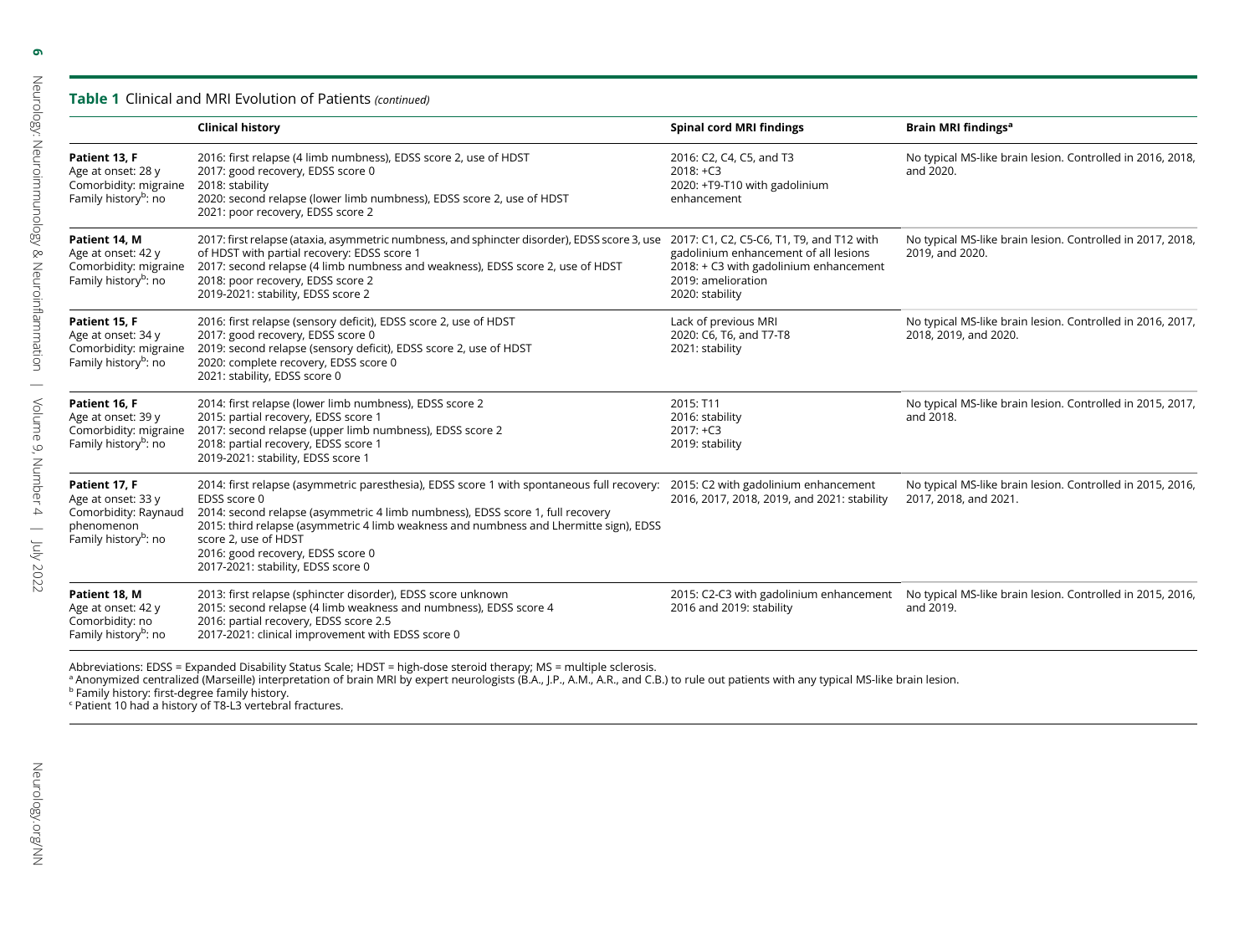

The patient's number is displayed in each image.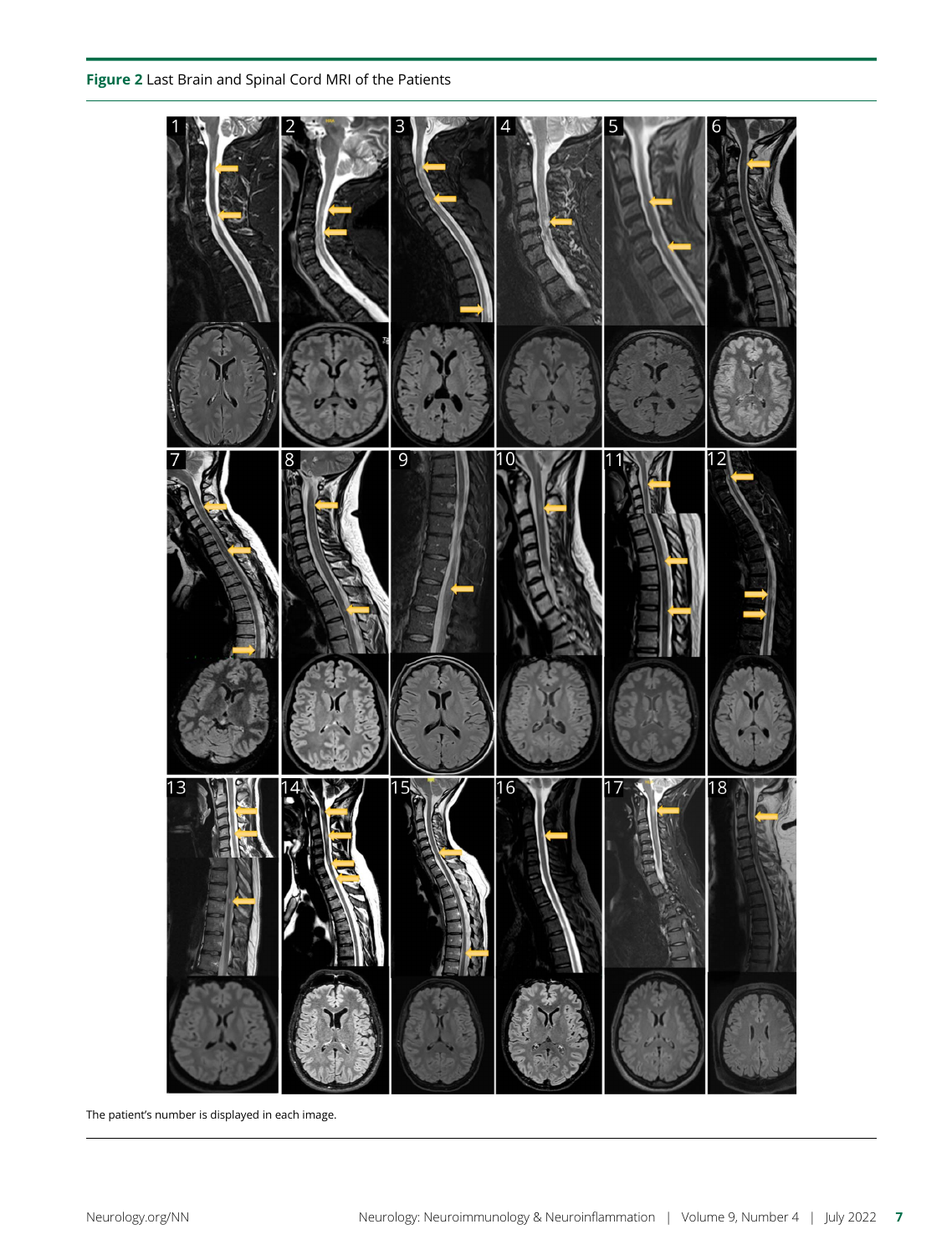

preferentially using DMTs with demonstrated efficacy in MS to treat pure relapsing short myelitis.

Nevertheless, several features may argue for the existence of a possible distinct inflammatory entity. First, the sex ratio was more imbalanced in favor of females as compared with MS. Second, it is unexpected in a pathologic perspective that brain involvement could be totally absent after several years of evolution with MS.

Whatever the nosological classification, the existence of patients with pure relapsing short myelitis argues for systematically adding spinal cord MRI to brain MRI for the imaging surveillance of patients followed after an isolated myelitis episode with OCBs in the CSF. For patients with recurrent myelitis, we recommend performing imaging at least annually as recommended for MS but systematically adding spinal cord imaging to brain imaging. According to the relative low disease activity evidenced in the patients reported here, we do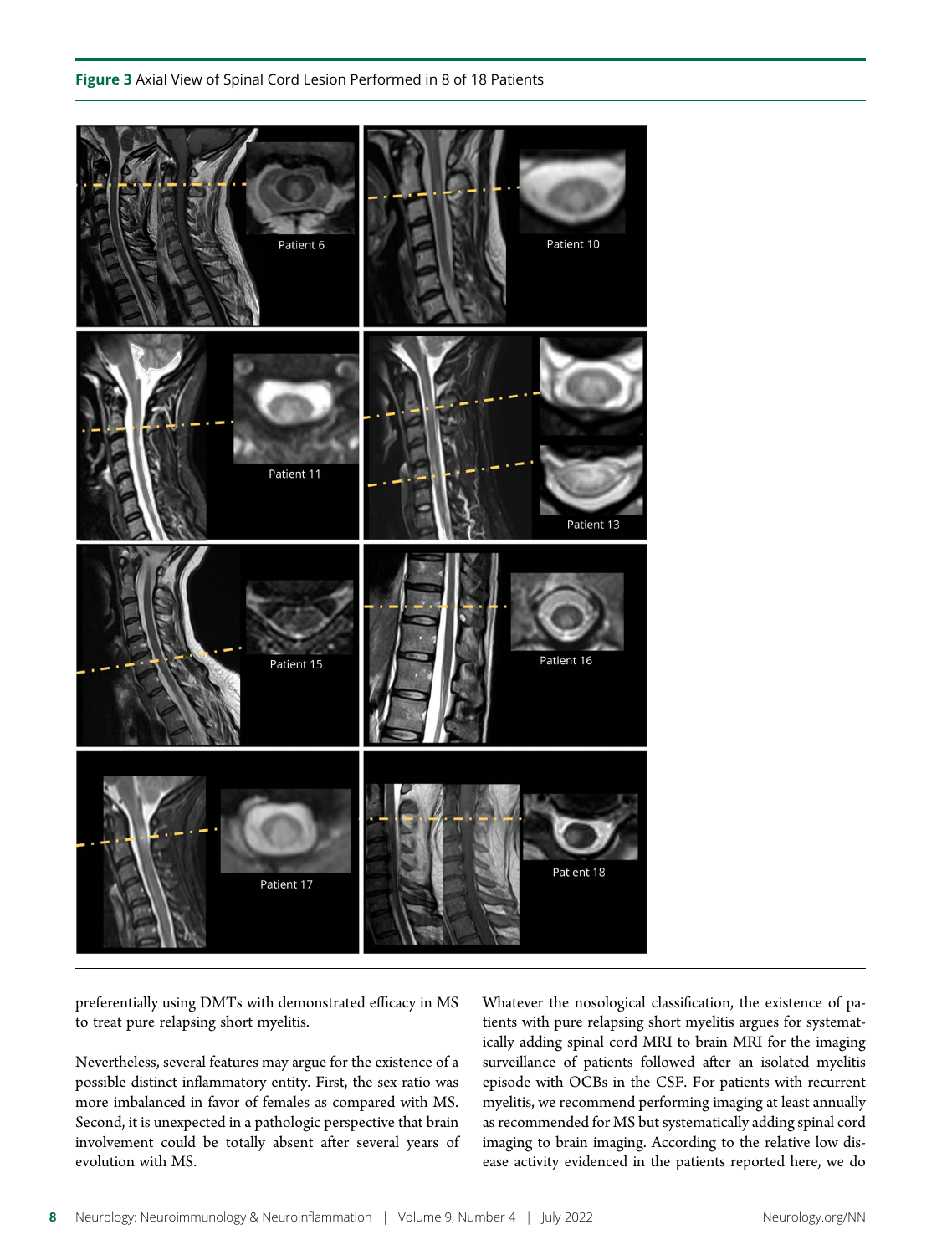### **Table 2** Characteristics and Evolution of Treated Patients (n = 12)

|                                     | <b>Disease duration at</b><br>DMT onset (mo) | <b>Type of DMT</b>                                                                                                                                                    | Mean follow-up after<br>DMT onset (mo) | ARR <sup>a</sup> before DMT | ARR <sup>a</sup> after DMT | <b>EDSS score at DMT onset</b> | <b>EDSS score at last follow-up</b> |
|-------------------------------------|----------------------------------------------|-----------------------------------------------------------------------------------------------------------------------------------------------------------------------|----------------------------------------|-----------------------------|----------------------------|--------------------------------|-------------------------------------|
| Patient 1, M<br>Age at onset: 35 y  | 108                                          | Fingolimod: 01/20-                                                                                                                                                    | 18                                     | 0.33                        | $\mathsf{O}$               | 3.5                            | 3.5                                 |
| Patient 2, F<br>Age at onset: 34 y  | 60                                           | Azathioprine: 09/01-01/02<br>Cyclophosphamide: 01/02-08/02<br>Mitoxantrone: 2002-2006<br>Cyclophosphamide: 09/08-2012<br>Rituximab: 04/16-05/16<br>Fingolimod: 01/17- | 247                                    | 0.6                         | $\mathbf 0$                | 6                              | 7.5                                 |
| Patient 4, F<br>Age at onset: 54 y  | 191                                          | Dimethyl fumarate: 12/17-06/18<br>Rituximab: 08/18-                                                                                                                   | 44                                     | 0.13                        | $\mathsf{O}$               | 6                              | 6                                   |
| Patient 5. F<br>Age at onset: 44 y  | 72                                           | Glatiramer acetate: 2007-2012<br>Fingolimod: 2012-2016<br>Rituximab: 03/17-                                                                                           | 175                                    | 0.33                        | 0.21                       | $\overline{2}$                 | $\overline{7}$                      |
| Patient 6, F<br>Age at onset: 42 y  | 24                                           | Teriflunomide: 11/18-                                                                                                                                                 | 33                                     | $\mathbf{1}$                | $\mathbf 0$                | 2.5                            | 2.5                                 |
| Patient 10, F<br>Age at onset: 29 y | 40                                           | Interferon beta: 02/19-09/19<br>Dimethyl fumarate: 09/19-08/20<br>Natalizumab: 08/20-                                                                                 | 30                                     | 0.33                        | $\mathsf{O}$               | 2.5                            | 4.5                                 |
| Patient 11, F<br>Age at onset: 26 y | 60                                           | Interferon beta: 01/18-                                                                                                                                               | 43                                     | 0.6                         | $\mathbf 0$                | $\mathbf{1}$                   | 0.5                                 |
| Patient 13, F<br>Age at onset: 28 y | 56                                           | Azathioprine: 10/20-                                                                                                                                                  | 9                                      | 0.5                         | $\mathbf 0$                | $\overline{2}$                 | $\overline{2}$                      |
| Patient 14, M<br>Age at onset: 42 y | 3                                            | Mycophenolate mofetil: 10/17-                                                                                                                                         | 45                                     | NA <sup>a</sup>             | $\mathsf{O}$               | $\overline{2}$                 | $\overline{2}$                      |
| Patient 15. F<br>Age at onset: 34 y | 55                                           | Mycophenolate mofetil: 05/21-                                                                                                                                         | 3                                      | 0.5                         | NA <sup>a</sup>            | $\mathbf 0$                    | $\mathbf 0$                         |
| Patient 16, F<br>Age at onset: 39 y | 44                                           | Mycophenolate mofetil: 08/18-                                                                                                                                         | 35                                     | 0.66                        | $\mathsf{O}$               | $\mathbf{1}$                   | $\overline{1}$                      |
| Patient 18, M<br>Age at onset: 42 y | 42                                           | Interferon beta: 12/16-09/17<br>Dimethyl fumarate: 09/17-                                                                                                             | 55                                     | 0.66                        | 0.5                        | $\mathbf 0$                    | $\mathbf 0$                         |

Abbreviations: ARR: annualized relapse rate; DMT: disease-modifying therapy; EDSS: Expanded Disability Status Scale.<br>ª Patients with a follow-up < 6 months before or after DMT onset were excluded from the analysis.

9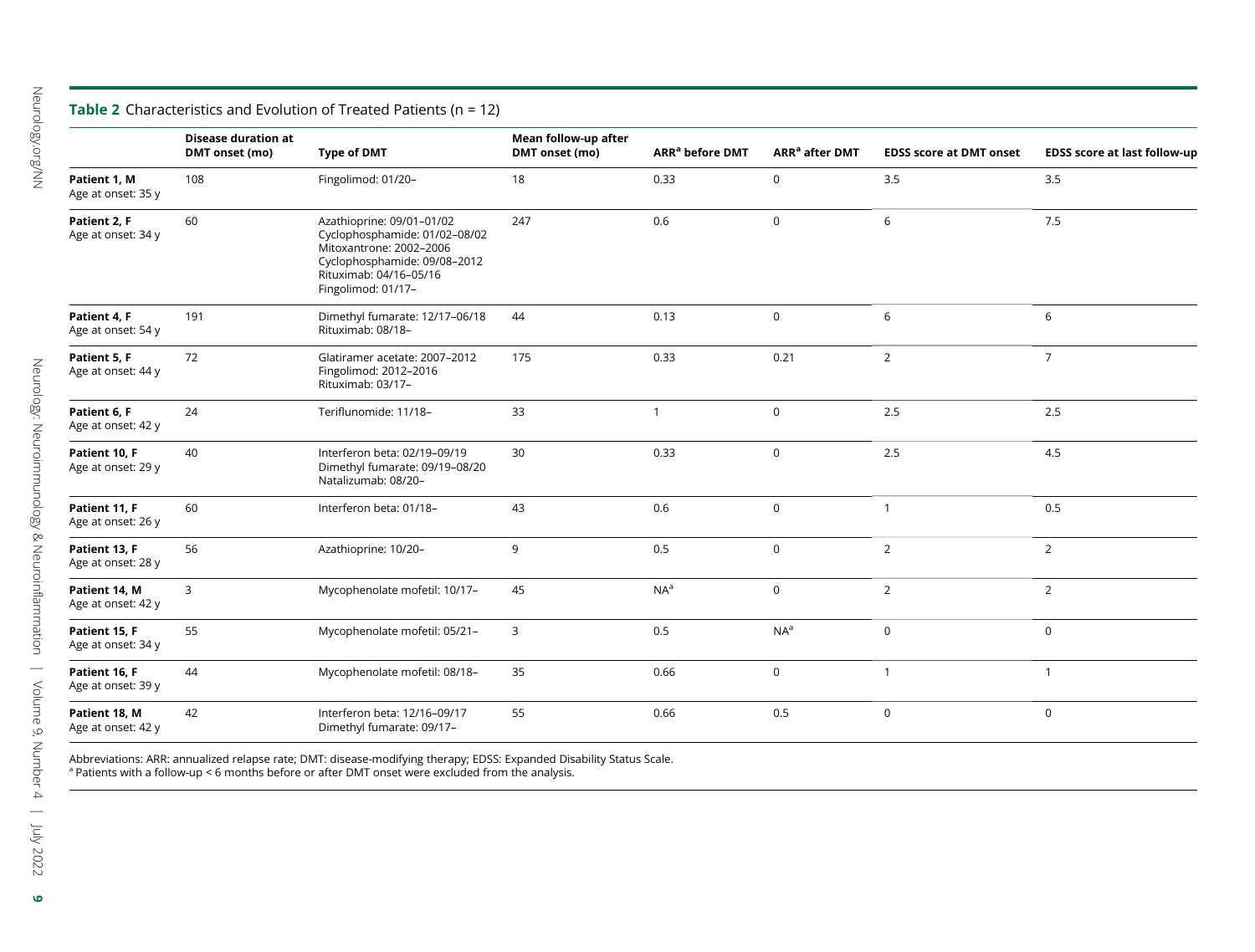not recommend exceeding annual imaging in the absence of relapse or therapeutic considerations.

Pure spinal MS could be a rare entity in the MS disease spectrum. However, the existence of a distinct entity in the inflammatory CNS disorders cannot be excluded. Future studies are needed to disentangle these 2 interpretations.

### Study Funding

No targeted funding reported.

### **Disclosure**

Dr. Poullet reports no disclosures relevant to the manuscript. Go to [Neurology.org/NN](https://nn.neurology.org/content/9/4/e167/tab-article-info) for full disclosures.

### Publication History

Received by Neurology: Neuroimmunology & Neuroinflammation December 6, 2021. Accepted in final form March 7, 2022. Submitted and externally peer reviewed. The handling editor was Friedemann Paul, MD.

### **Appendix Authors**

| Name                                                                                                                                        | Location                                                                                                                                      | Contribution                                                                                                                                                                                                        |
|---------------------------------------------------------------------------------------------------------------------------------------------|-----------------------------------------------------------------------------------------------------------------------------------------------|---------------------------------------------------------------------------------------------------------------------------------------------------------------------------------------------------------------------|
| Zélia<br>Poullet, MD                                                                                                                        | Aix Marseille Univ, APHM,<br>Service de Neurologie,<br>CRMBM UMR 7339, CNRS,<br>Marseille, France                                             | Drafting/revision of the<br>manuscript for content,<br>including medical writing for<br>content; major role in the<br>acquisition of data; study<br>concept or design; and<br>analysis or interpretation of<br>data |
| Julie Pique,<br>МD                                                                                                                          | Hôpital Pierre Wertheimer,<br>Hospices Civils de Lyon,<br>France                                                                              | Drafting/revision of the<br>manuscript for content,<br>including medical writing for<br>content; major role in the<br>acquisition of data; study<br>concept or design; and<br>analysis or interpretation of<br>data |
| Adil<br>Aix Marseille Univ, APHM,<br>Maarouf,<br>Service de Neurologie,<br>MD, PhD<br>CRMBM UMR 7339, CNRS,<br>Marseille, France<br>of data |                                                                                                                                               | Major role in the<br>acquisition of data; study<br>concept or design; and<br>analysis or interpretation                                                                                                             |
| Clemence<br>Aix Marseille Univ, APHM,<br>Boutiere,<br>Service de Neurologie,<br>CRMBM UMR 7339, CNRS.<br>МD<br>Marseille, France            |                                                                                                                                               | Major role in the acquisition<br>of data                                                                                                                                                                            |
| Audrey Rico,<br>Aix Marseille Univ, APHM,<br>MD, PhD<br>Service de Neurologie,<br>CRMBM UMR 7339, CNRS,<br>Marseille, France                |                                                                                                                                               | Major role in the acquisition<br>of data                                                                                                                                                                            |
| Sarah<br>Demortiere,<br>МD                                                                                                                  | Aix Marseille Univ, APHM,<br>Major role in the acquisition<br>of data<br>Service de Neurologie,<br>CRMBM UMR 7339, CNRS,<br>Marseille, France |                                                                                                                                                                                                                     |

| <b>Appendix</b> (continued)       |                                                                                                   |                                                                                                                                                                                                                  |
|-----------------------------------|---------------------------------------------------------------------------------------------------|------------------------------------------------------------------------------------------------------------------------------------------------------------------------------------------------------------------|
| Name                              | Location                                                                                          | Contribution                                                                                                                                                                                                     |
| Pierre<br>Durozard,<br>МD         | Aix Marseille Univ, APHM,<br>Service de Neurologie,<br>CRMBM UMR 7339, CNRS,<br>Marseille, France | Major role in the acquisition<br>of data                                                                                                                                                                         |
| Caroline<br>Papeix, MD            | APHP, Hôpital de la Pitié<br>Salpêtrière, Paris, France                                           | Major role in the acquisition<br>of data                                                                                                                                                                         |
| <b>Elisabeth</b><br>Maillart, MD  | Aix Marseille Univ, APHM,<br>Service de Neurologie,<br>CRMBM UMR 7339, CNRS,<br>Marseille, France | Major role in the acquisition<br>of data                                                                                                                                                                         |
| Nicolas<br>Collongues,<br>MD, PhD | Hôpital Universitaire de<br>Strasbourg, Strasbourg,<br>France                                     | Major role in the acquisition<br>of data                                                                                                                                                                         |
| Xavier<br>Ayrignac,<br>MD, PhD    | CHU Montpellier,<br>Montpellier, France                                                           | Major role in the acquisition<br>of data                                                                                                                                                                         |
| Helene<br>Zephir, MD,<br>PhD      | University of Lille, France                                                                       | Major role in the acquisition<br>of data                                                                                                                                                                         |
| Romain<br>Deschamps,<br>MD        | Fondation Rothschild, Paris,<br>France                                                            | Major role in the acquisition<br>of data                                                                                                                                                                         |
| Jonathan<br>Ciron, MD             | CHU Toulouse, France                                                                              | Major role in the acquisition<br>of data                                                                                                                                                                         |
| Jean<br>Pelletier,<br>MD, PhD     | Aix Marseille Univ, APHM,<br>Service de Neurologie,<br>CRMBM UMR 7339, CNRS,<br>Marseille, France | Major role in the acquisition<br>of data                                                                                                                                                                         |
| Romain<br>Marignier,<br>MD, PhD   | Hôpital Pierre Wertheimer,<br>Hospices Civils de Lyon,<br>France                                  | Drafting/revision of the<br>manuscript for content,<br>including medical writing for<br>content; major role in the<br>acquisition of data; study<br>concept or design; and analysis<br>or interpretation of data |
| Bertrand<br>Audoin, MD,<br>PhD    | Aix Marseille Univ, APHM,<br>Service de Neurologie,<br>CRMBM UMR 7339, CNRS,<br>Marseille, France | Drafting/revision of the<br>manuscript for content,<br>including medical writing for<br>content; major role in the<br>acquisition of data; study<br>concept or design; and analysis<br>or interpretation of data |

### References

- 1. Schee JP, Viswanathan S. Pure spinal multiple sclerosis: a possible novel entity within the multiple sclerosis disease spectrum. Mult Scler. 2019;25(8):1189-1195.
- 2. Thompson AJ, Banwell BL, Barkhof F, et al. Diagnosis of multiple sclerosis: 2017 revisions of the McDonald criteria. Lancet Neurol. 2018;17(2):162-173.
- 3. Charil A, Yousry TA, Rovaris M, et al. MRI and the diagnosis of multiple sclerosis:<br>expanding the concept of "no better explanation". *Lancet Neurol*. 2006;5(10):841-852.
- expanding the concept of "no better explanation". Lancet Neurol. 2006;5(10):841-852.<br>4. Hardy TA, Reddel SW, Barnett MH, Palace J, Lucchinetti CF, Weinshenker BG. Atypical inflammatory demyelinating syndromes of the CNS. Lancet Neurol. 2016; 15(9):967-981.
- 5. Calabrese M, Gasperini C, Tortorella C, et al. Better explanations" in multiple sclerosis diagnostic workup. Neurology. 2019;92(22):e2527-e2537.
- 6. Wattjes MP, Ciccarelli O, Reich DS, et al. MAGNIFY-CMSC-NAIMS consensus recommendations on the use of MRI in patients with multiple sclerosis. Lancet Neurol. 2021;20(8):653-670.